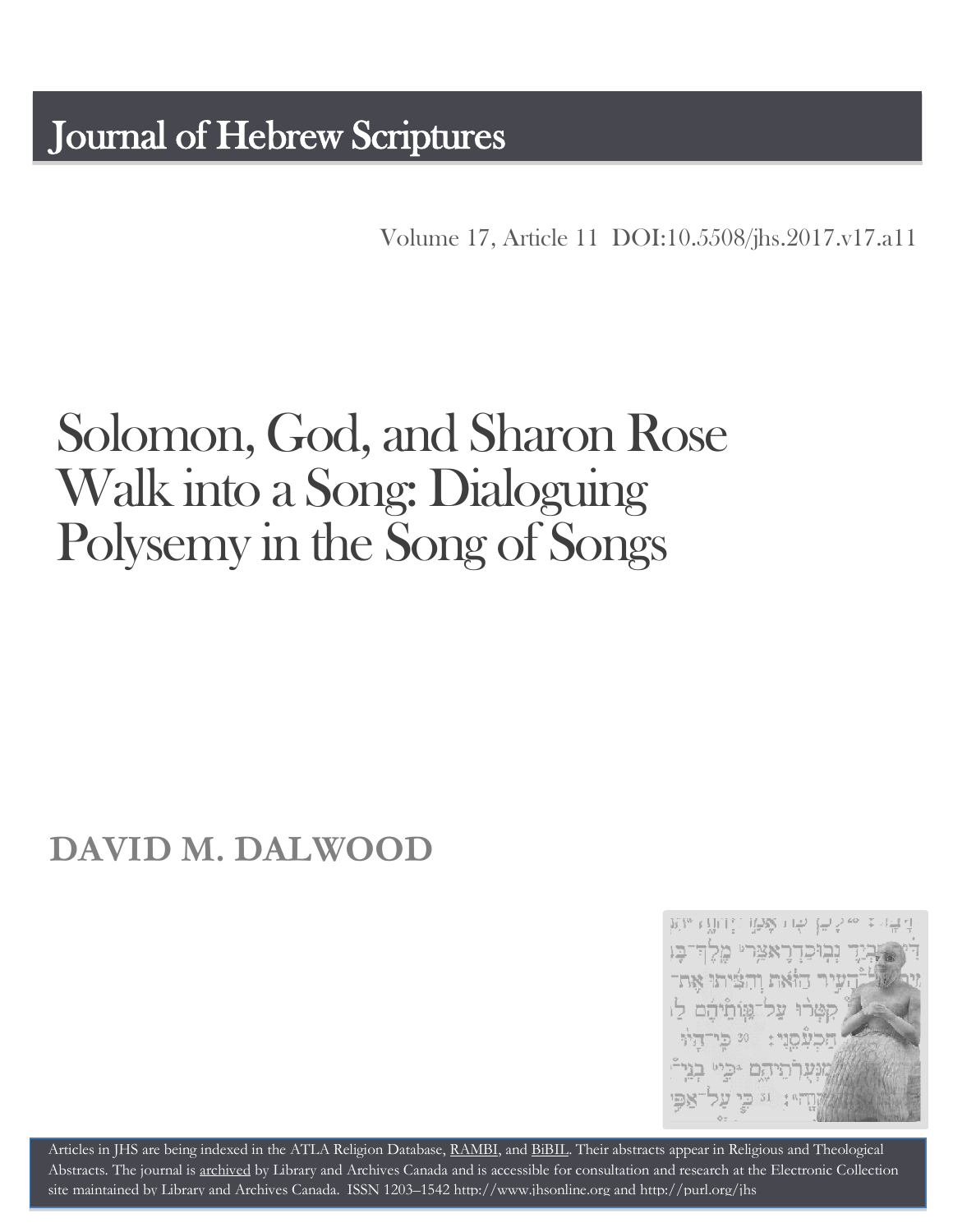### **SOLOMON, GOD, AND SHARON ROSE WALK INTO A SONG: DIALOGUING POLYSEMY IN THE SONG OF SONGS**

DAVID M. DALWOOD AMBROSE UNIVERSITY

#### **INTRODUCTION**

 $\overline{a}$ 

On account of the ubiquitous manipulation of metaphor therein as well as its lengthy history of interpretation, the Song of Songs lends itself particularly well to a study of how units at both the lexical and discursive levels of language communicate distinct, and potentially conflicting, meanings to readers. However, whereas previous treatments of such polysemy in the Hebrew Bible have largely focused on elements in the lexical domain at the expense of those in the discursive domain, this article outlines a cohesive model for analyzing polysemy across both linguistic strata. Situated within a critique of the theoretical approaches adopted in earlier studies of Hebrew polysemy, the framework suggested here blends the hermeneutical insights of Paul Ricoeur with those available in critical media studies; the result is a narrower definition of polysemy as a strictly denotative phenomenon, which I further distinguish from instances of polyvalency and double coding. Following an extended theoretical prolegomenon, I apply this model to two interconnected case studies, namely, Song 5:2–6 and 5:7, foregrounding in each instance a selection of salient differences that have emerged amongst recent commentators concerning the referential content of these passages. Informed by this survey, I contend that the presence of terms with expansive semantic ranges contributes in a cumulative fashion to the discernibly polysemous quality of both these texts and, by extension, the Song as a cohesive discourse.<sup>1</sup>

<sup>1</sup> For the purposes of this paper, I will not be engaging the question of the Song's unity; rather, I proceed according to the working assumption that it constitutes a semantically definable unit of cohesive text. In this respect, I follow the understanding of cohesion presented by M.A. Halliday and R. Hasan, *Cohesion in English* (English Language Series, 9; London: Longman, 1976). For a recent discussion of the cohesion of the Song of Songs using the theoretical lens of Hallidayan Systemic Functional Lin-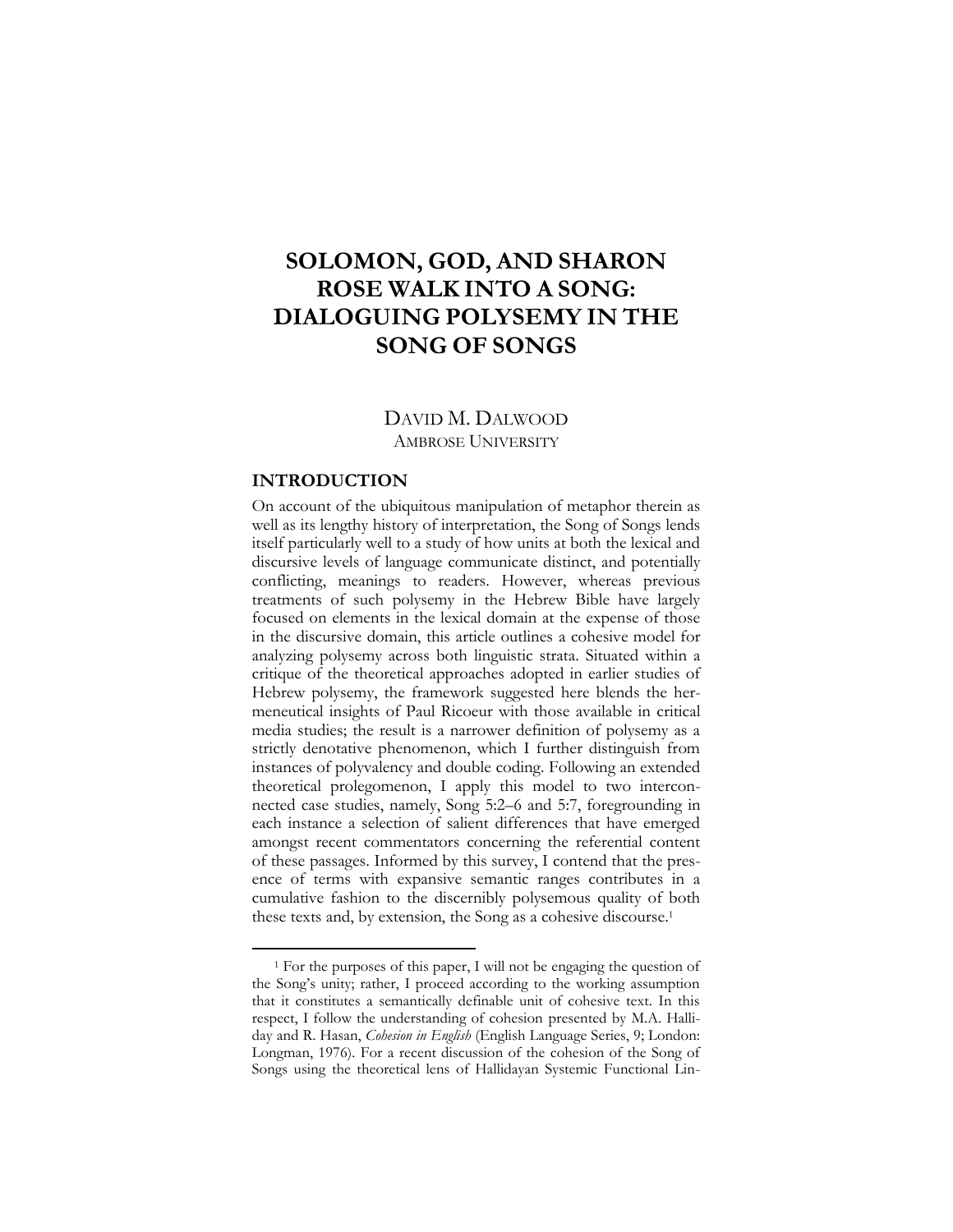#### **POLYSEMY, POETRY, AND DISCOURSE**

An increasingly recognized object of study for interpreters of Hebrew poetry,<sup>2</sup> including the Song of Songs particularly,<sup>3</sup> lexical polysemy has entered the vocabulary of biblical scholars to describe both a form of aesthetic ambiguity as well as a particular subcategory of wordplay. Adele Berlin has given particularly forceful expression to the former approach, which draws significantly from the theoretical frameworks delineated in the works of Umberto Eco and Roman Jakobson;<sup>4</sup> she argues that the multiplicity of potential interpretations available for such constructions as Ps 62:12 and Hab 3:3 is an essential product of their organization into parallel lines. In support of her position, Berlin identifies a twofold function for poetic parallelism, contending that this device enables a single line to facilitate the transmission of information communicated in another construction (disambiguation) whilst also suggesting further, dissonant understandings of that same statement (polysemy).<sup>5</sup> Relating this description to the observable terseness of texts such as the Song,<sup>6</sup> Berlin further recognizes a creativity in this interplay of meaning insofar as it enables a poetic discourse to convey a range of distinct connotations with fewer linguistic elements than would be necessary in more typically monosemous prose.<sup>7</sup>

Berlin's comments have particular import for my later analysis of the denotative capacity of a discourse, especially given their contrast with the dominant tendency within recent biblical scholar-

<sup>2</sup> For recent approaches, see, e.g., G.A. Rendsburg, "Double Polysemy in Genesis 49:6 and Job 3:6," *CBQ* 44 (1982), 48–51; D.T. Tsumura, "Polysemy and Parallelism in Hab 1,8–9," *ZAW* 120 (2008), 194–203.

<sup>3</sup> E.g., for Song 2:12, C.H. Gordon, "New Directions," *BASP* 15 (1978), 59–66 (59–60); D. Bergant, *The Song of Songs* (Berit Olam; Collegeville, MN: Liturgical Press, 2001), 29 n. 2.

<sup>4</sup> Cf. L.R. Waugh, "The Poetic Function in the Theory of Roman Jakobson," *Poetics Today* 2 (1980), 57–82 (73); citing U. Eco, *The Role of the Reader: Explorations in the Semiotics of Texts* (Bloomington: Indiana University Press, 1979).

<sup>5</sup> A. Berlin, *The Dynamics of Biblical Parallelism* (Bloomington: Indiana University Press, 1985), 98–99.

<sup>6</sup> Cf. ibid., 5–6.

guistics, see D.M. Dalwood, "A Text of Songs? Some Observations Regarding Cohesion and Texture in the Song of Songs," *JNSL* 43 (2017), 1–18.

<sup>7</sup> The effects of polysemy in terms of the economy of a discourse have been treated from a psychological perspective by H. Rabagliati and J. Snedeker, "The Truth about Chickens and Bats: Ambiguity Avoidance Distinguishes Types of Polysemy," *Psychological Science* 24 (2013), 1354–60. Note, however, that ambiguity may enhance meaning in narrative texts, as well (A. Berlin, *Poetics and Interpretation of Biblical Narrative* [Winona Lake, IN: Eisenbrauns, 1994], 53). For the applications of these observations to the Song of Songs specifically, see T. Longman III, *Song of Songs* (NICOT; Grand Rapids, MI: Eerdmans, 2001), 10; J.C. Exum, *Song of Songs* (OTL; Louisville, KY: Westminster John Knox, 2005), 19.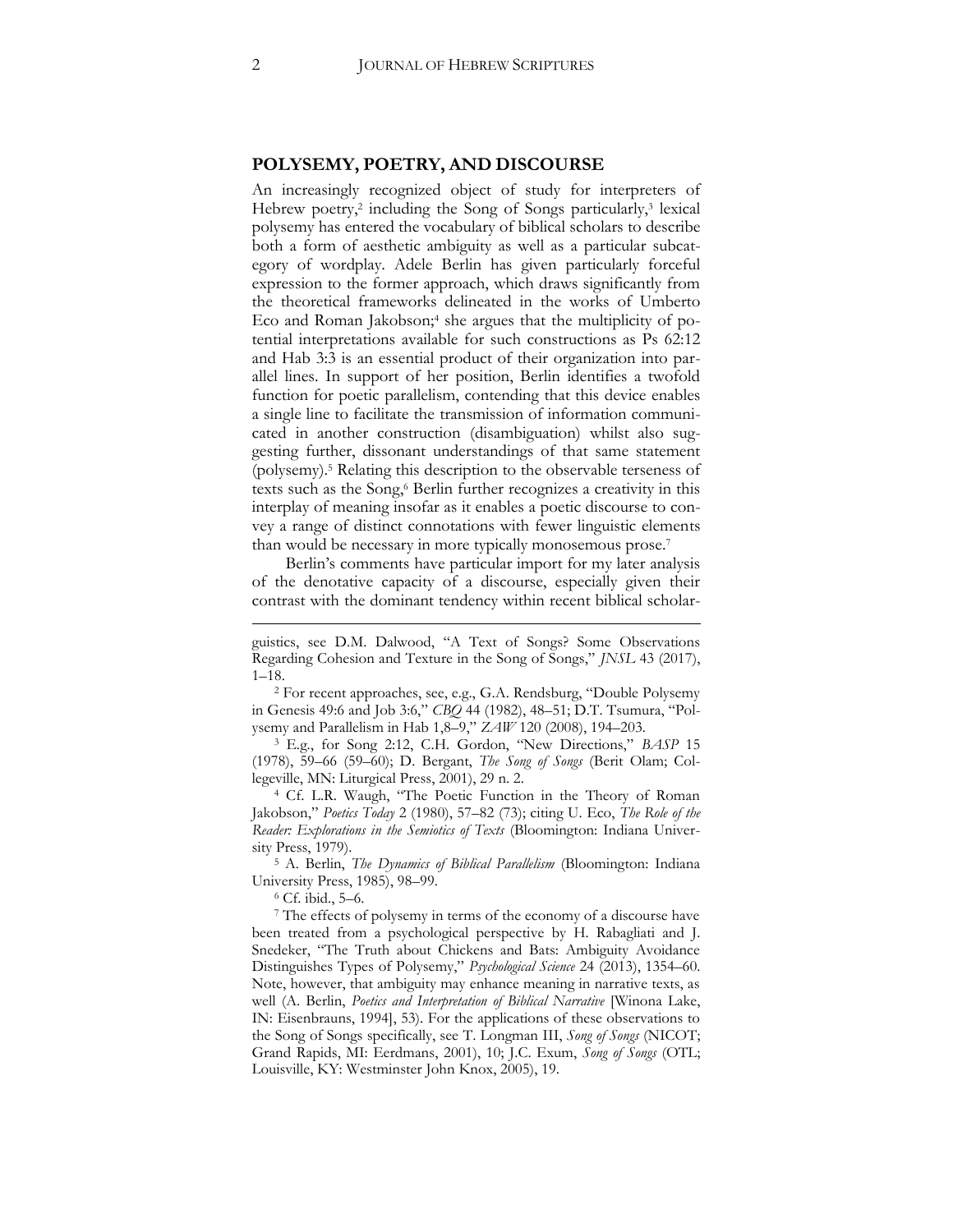ship to subsume treatments of polysemy under broader discussions of Hebrew wordplay.<sup>8</sup> Illustrative of the latter are the writings of Wilfred G. Watson and Susan E. Gillingham. Each understands polysemy to be principally lexical and, consequently, classifies it alongside literary-phonological techniques such as assonance and alliteration.<sup>9</sup> Note, for instance, Watson's remark that polysemy "[s]imply implies that one and the same *word* can have several meanings."<sup>10</sup> Gillingham's comments on the phonologically similar pairs (iustice)/ מְשִׂפָּח (bloodshed) and) מְאֵפָּט (righteousness)/ ה ָק ָע ְצ)cry) in Isa 5 are likewise telling; she observes that

This sort of word-play is often used for effect by the prophets, but it is also a recurrent feature in the psalms. There are at least five particular aspects of such word-play: *assonance* (a form of vowel repetition); *alliteration* (a form of consonant repetition); *onomatopoeia* (where the sound of a word imitates its meaning); *homonymy* (where words which are identical in sound are used with different meanings); and *polysemy* (whereby the same *word* is used with several meanings).<sup>11</sup>

Scott B. Noegel develops his taxonomic approach along lines similar to Gillingham's, providing a tripartite classificatory index of the major polysemous devices attested within the Hebrew Bible. Distinguishing between homonymous, homographic, and semantic polysemy, Noegel's study represents an attempt to redress the perceived terminological imprecision of previous analyses of Hebrew wordplay. To that end, Noegel redefines such phenomena as poetic acrostics and a biblical author's manipulation of bilingual terms using the more linguistically precise categories of structural and lexical polysemy, respectively.<sup>12</sup> Diminishing the theoretical value of Noegel's work, however, is its marked degree of conceptual and terminological overlap with existing literary analyses; these include, for instance, Roland E. Murphy's delineation of form-critical cate-

<sup>8</sup> See, for instance, G.A. Rendsburg, "Double Polysemy in Proverbs 31:19," in A. Afsaruddin and A.H. Zahniser (eds.), *Humanism, Culture, and Language in the Near East: Studies in Honor of Georg Krotkoff* (Winona Lake, IN: Eisenbrauns, 1997), 267–74; citing J.M. Sasson, "Wordplay in the OT," in G.A. Buttrick (ed.), *IDBSup* (Nashville: Abingdon, 1976), 968–70; cf. S.B. Noegel, " 'Word Play' in Qoheleth," *JHS* 7 (2007), 1–28.

<sup>9</sup> W.G. Watson, *Classical Hebrew Poetry: A Guide to Its Techniques* (JSOTSup, 26; Sheffield: JSOT Press, 1984), 237–46 (emphasis added).

<sup>10</sup> Watson, *Classical Hebrew Poetry*, 237.

<sup>11</sup> S.E. Gillingham, *The Poems and Psalms of the Hebrew Bible* (Oxford Bible Series; Oxford: Oxford University Press, 1994), 192 (emphasis added).

<sup>12</sup> S.B. Noegel, "Polysemy," in G. Khan (ed.), *Encyclopedia of Hebrew Language and Linguistics* (Leiden/Boston: Brill, 2013), 3:178–86; cf. E.L. Greenstein, "Wordplay, Hebrew," in D.N. Freedman (ed.), *ABD* (New York: Doubleday, 1992), 6:968–71.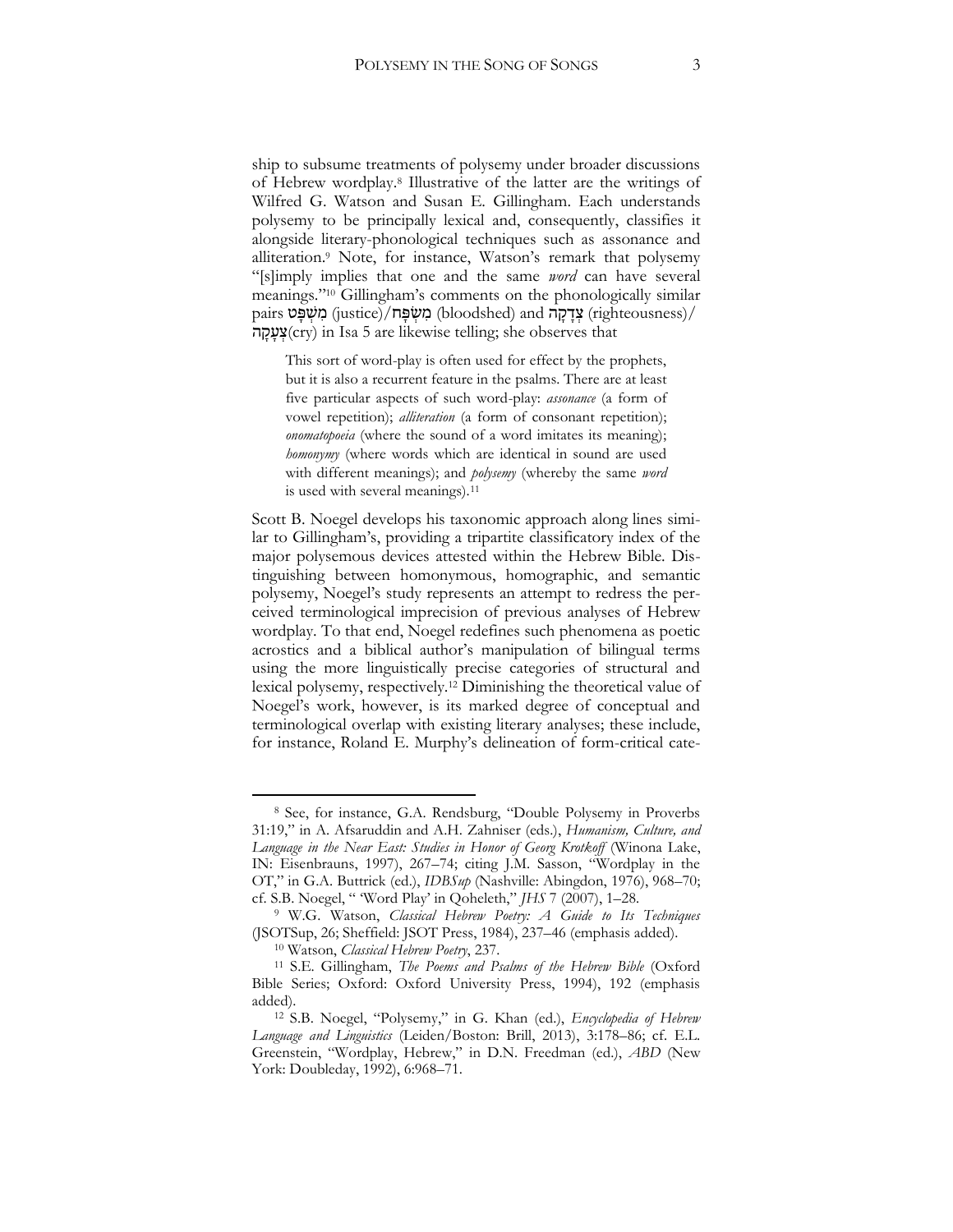gories for the wisdom literature.<sup>13</sup> Though not eliminating the value of Noegel's study, such overlap raises questions of justification and interpretive necessity that Noegel only implicitly addresses. In particular, one wonders whether Noegel's reclassification of the above-mentioned qualities of texts using the linguistic category of *polysemy* is either consonant with the current theoretical literature on polysemy as a linguistic phenomenon or necessary to clarify (rather than obscure) outstanding interpretive difficulties for which existing literary models do not effectively account.

As might be expected from the foregoing review, in the secondary linguistics literature more generally polysemy largely falls within the purview of lexical semantics, being distinguished from other features of language such as homonymy insofar as it pertains specifically to the potential for a multiplicity of meanings to attach to a single term whilst maintaining an identifiable relationship.<sup>14</sup> In polysemy's synchronic realization,<sup>15</sup> the examination of which has been the predominant focus of those biblical scholars cited here, the degree to which these meanings are associated at any one point in time may be further characterized according to a gradient that ranges from homonymous contrasts (e.g., "*match* [a small stick with a tip which ignites when scraped on a rough surface] and *match* [contest in a game or sport]") to semantic complements (e.g., "in

<sup>13</sup> Compare, for instance, the definitions he provides for the "Acrostic Poem" and the "Alphabetizing Poem" (R.E. Murphy, *Wisdom Literature: Job, Proverbs, Ruth, Canticles, Ecclesiastes, and Esther* [FOTL, 13; Grand Rapids, MI: Eerdmans, 1981], 172–73).

<sup>14</sup> B. Nerlich and D.D. Clarke, "Polysemy and Flexibility: Introduction and Overview," in B. Nerlich et al. (eds.), *Polysemy: Flexible Patterns of Meaning in Mind and Language* (Trends in Linguistics: Studies and Monographs, 142; Berlin/New York: de Gruyter, 2003), 3–30 (3); C. Goddard, *Semantic Analysis: A Practical Analysis*, 2nd ed. (Oxford Textbooks in Linguistics; Oxford: Oxford University Press, 2011), 23–25.

<sup>15</sup> By referring to synchrony and diachrony, I am distinguishing between the instantiation of a polysemic relation at a given temporal and discursive point (synchrony) and the processes that conditioned the emergence of that state (diachrony). A. Blank helpfully elaborates upon the connection between the two; although cautioning that "there is no complete isomorphism between diachronic processes and synchronic states," he observes that the former has a particularly overt impact on the production of the latter in cases such as "metaphoric polysemy which derives in most cases from metaphor as a diachronic process. Both are based on a more or less salient similarity between two concepts that belong to different or even distant conceptual domains" ("Polysemy in the Lexicon and in Discourse," in B. Nerlich et al. [eds.], *Polysemy: Flexible Patterns of Meaning in Mind and Language* [Trends in Linguistics: Studies and Monographs, 142; Berlin/New York: de Gruyter, 2003], 267–93 [268]). I suggest below that a similar interface obtains on a more limited temporal scale in the act of reading itself, which, inasmuch as its object is text (in the Hallidayan sense to which I alluded in n. 1), is a diachronic process that generates synchronically polysemous meanings.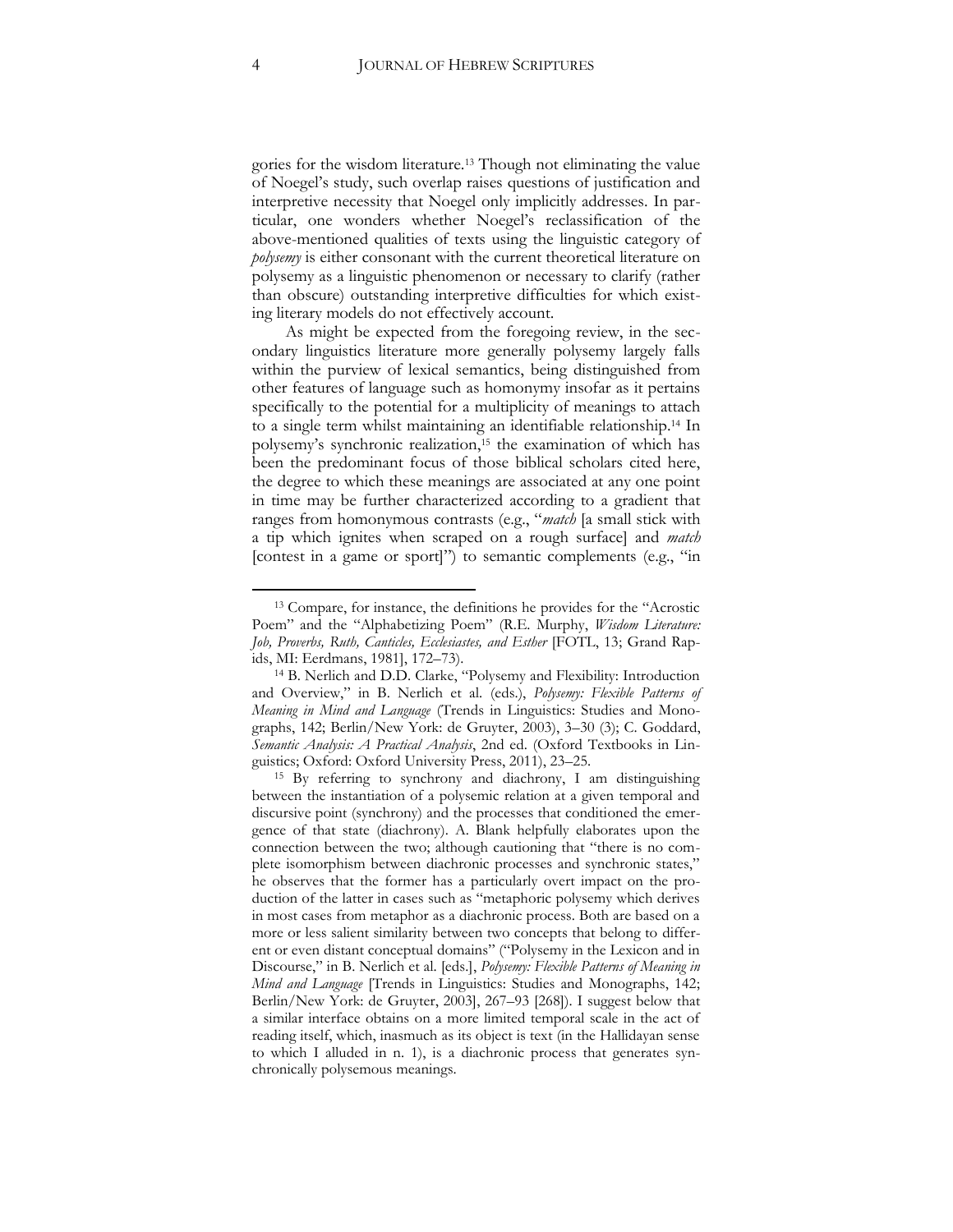the case of *record* . . . the physical object and the music").<sup>16</sup> Although such synchronic analysis finds modest reflection in Noegel's tripartite description of Hebrew polysemy, and is deliberately developed with some nuancing in Moisés Silva's treatment of lexical semantics,<sup>17</sup> conspicuously absent from the discussions surveyed above is an acknowledgement of this polysemous spectrum's diachronic underpinnings (Watson's monograph being the possible exception). <sup>18</sup> This gap in current biblical scholarship is perplexing given the broad recognition amongst semanticists that the relationships between polysemic meanings most commonly emerge as a result of connotations and metaphorical uses attaching to a term as that term is employed within particular linguistic settings over time; besides generating instances of polysemy, moreover, these patterns of usage may further serve to obfuscate the aforesaid relations insofar

as conversational implicatures generating *ad hoc* ambiguities and polysemies can become conventionalized or grammaticalized over time. . . and as the distant senses of a polysemous word can at any time change status and generate new homonyms, that is, the semantic link in the network of senses can become obscured.<sup>19</sup>

By way of example, note the attention devoted to polysemy's diachronic dimensions in the work of Stephen Ullmann, which Watson explicitly cites as forming the basis for his own understanding of polysemy,<sup>20</sup> as well as recent scholarly attempts to classify the

<sup>16</sup> For which, including the above examples, see Nerlich and Clarke, "Polysemy and Flexibility," 8; cf. L.R. Waugh, "Iconicity in the Lexicon: Its Relevance for Morphology and Its Relation to Semantics," in E. Hajičová et al. (eds.), *Prague Linguistic Circle Papers*, vol. 2 (Amsterdam: John Benjamins, 1996), 251–84 (267–68).

<sup>17</sup> M. Silva, *Biblical Words and Their Meaning: An Introduction to Lexical Semantics*, rev. ed. (Grand Rapids, MI: Zondervan, 1994), 114.

<sup>18</sup> Besides those already mentioned, see also the explicit rejection of the interpretative relevance of the diachronic dimension of polysemy by R.L. Androphy, "Paranomasia in the Former Prophets: A Taxonomic Catalogue, Description, and Analysis" (PhD diss., Jewish Theological Seminary, 2011), 19. Androphy's comments are, however, unduly dismissive of both a principal mechanism by which polysemy develops and an important means by which instances of this phenomenon may be identified (cf. P. Ricoeur, "The Problem of Double Meaning as Hermeneutic Problem and as Semantic Problem," in D. Ihde [ed.], *The Conflict of Interpretations: Essays in Hermeneutics*, trans. K. McLaughlin [Studies in Phenomenology and Existential Philosophy; Evanston, IL: Northwestern University Press, 1974], 62–78 [68]).

<sup>19</sup> Nerlich and Clarke, "Polysemy and Flexibility," 10; citing E.C. Traugott, "Grammaticalization and lexicalization," in R.E. Asher and J.M. Simpson (eds.), *The Encyclopedia of Language and Linguistics* (New York: Pergamon Press, 1994), 3:1481–86.

<sup>20</sup> S. Ullmann, *The Principles of Semantics*, 2nd ed. (Oxford: Blackwell,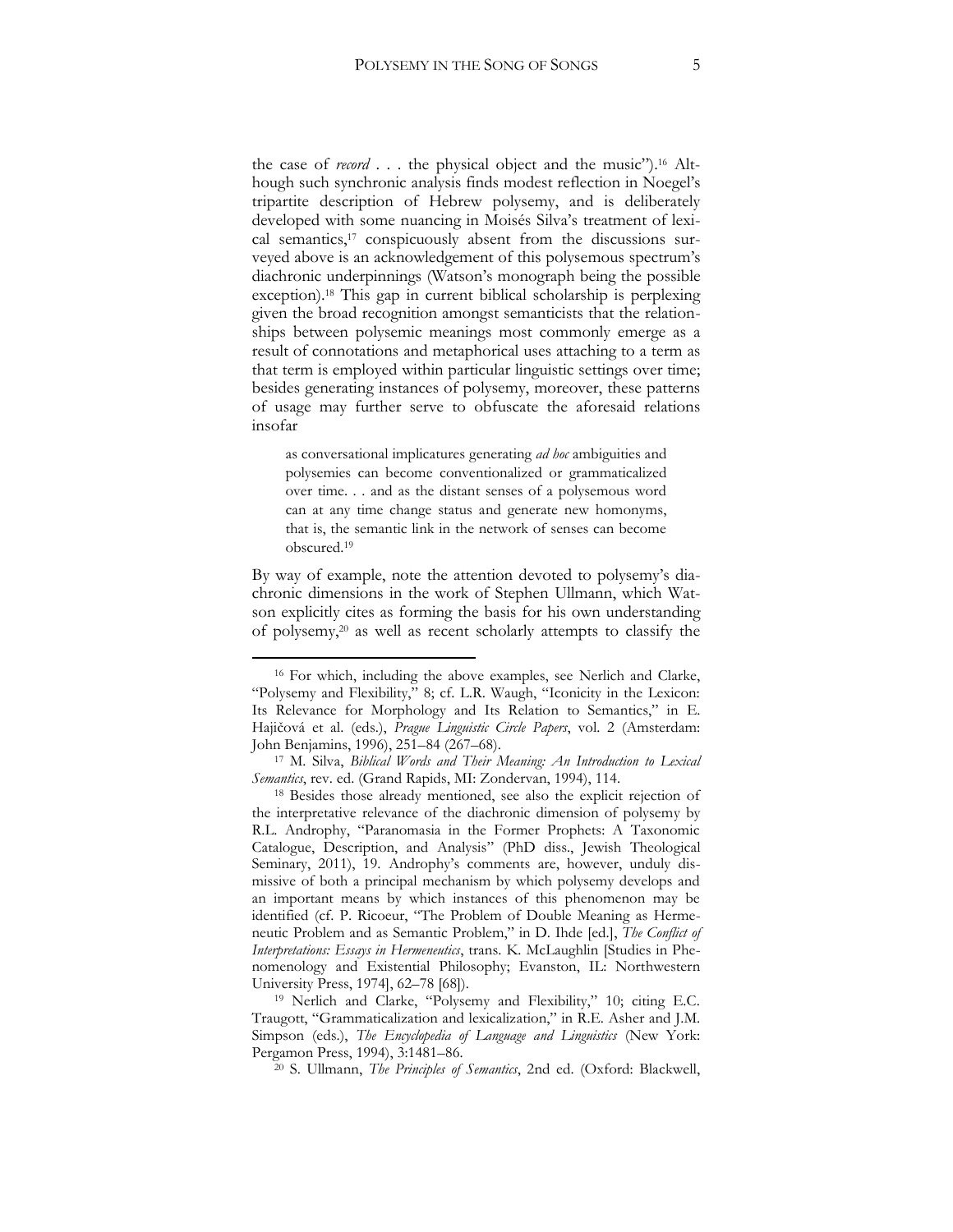nature of semantic change.<sup>21</sup> Inasmuch as divergent meanings must retain a discernible relationship in order to be appropriately classified as *polysemous*, diachronic histories are often indicative (if not necessarily definitive) of synchronic semantic networks; the contrast between polysemy and homonymy is in this respect illustrative, the latter term referring to "etymologically unrelated words that happen to be represented by the same string of letters in a language."22

Attention to the intersection between diachrony and synchrony in the manifestation of multiple meanings at the lexical level offers a means of extending the preceding discussion of polysemous lexical items to include a treatment of the polysemous capacity of entire discourses *vis-à-vis* the diachronic quality of the reading process itself. The latter alludes to the cohesive qualities of discourses *qua* texts, that is, the "relations of meaning" (e.g., ellipsis and conjunction) that obtain between the various constitutive elements (lexical or otherwise) of a text. While an elaboration of the notion of cohesion proper is beyond the scope of the present study, note for the present purposes that identifying an element's participation in a cohesive relation suggests that the interpretation thereof is contingent on interpreting instantiations of that element elsewhere in the text;<sup>23</sup> increasingly complex networks of meaning develop for each element as the reader moves through the text and is informed by her temporally prior encounters with that linguistic unit, including in previous readings of the discourse.<sup>24</sup> In light of the foregoing, Ricoeur's understanding of "ordered polysemy" is particularly helpful in that it recognizes both the cumulative effects of semantic change, which Ricoeur identifies as engendering the progressive expansion of lexical meaning, as well as the restrictive effects exerted by the semantic field itself.<sup>25</sup> Thus, although he acknowledges the potential for a term to acquire such a diversity of denotations that its value as a signifier is functionally lost, Ricoeur recognizes a limiting force in the semantic oppositions between words that result from their incorporation into a functioning linguistic system; the latter is analogous to the oppositions that obtain between a language's phonological elements.<sup>26</sup> Once they have

<sup>1963), 117;</sup> cf. Watson, *Classical Hebrew Poetry*, 237.

<sup>21</sup> See, for example, Blank, "Polysemy in the Lexicon and in Discourse," 268–72; cf. J. Barr, *The Semantics of Biblical Language* (London: SCM, 1961), 147.

<sup>22</sup> Y. Ravin and C. Leacock, "Polysemy: An Overview," in Y. Ravin and C. Leacock, *Polysemy: Theoretical and Computational Approaches* (Oxford: Oxford University Press, 2000), 2–29 (2).

<sup>23</sup> See Halliday and Hasan, *Cohesion in English*, 4.

<sup>24</sup> It is in this last sense that a text may be intertextual with itself.

<sup>25</sup> Ricoeur, "The Problem of Double Meaning," 69.

<sup>26</sup> P. Ricoeur, "Structure, Word, Event," in D. Ihde (ed.) and R. Sweeney (trans.), *The Conflict of Interpretations: Essays in Hermeneutics* (Studies in Phenomenology and Existential Philosophy; Evanston, IL: Northwest-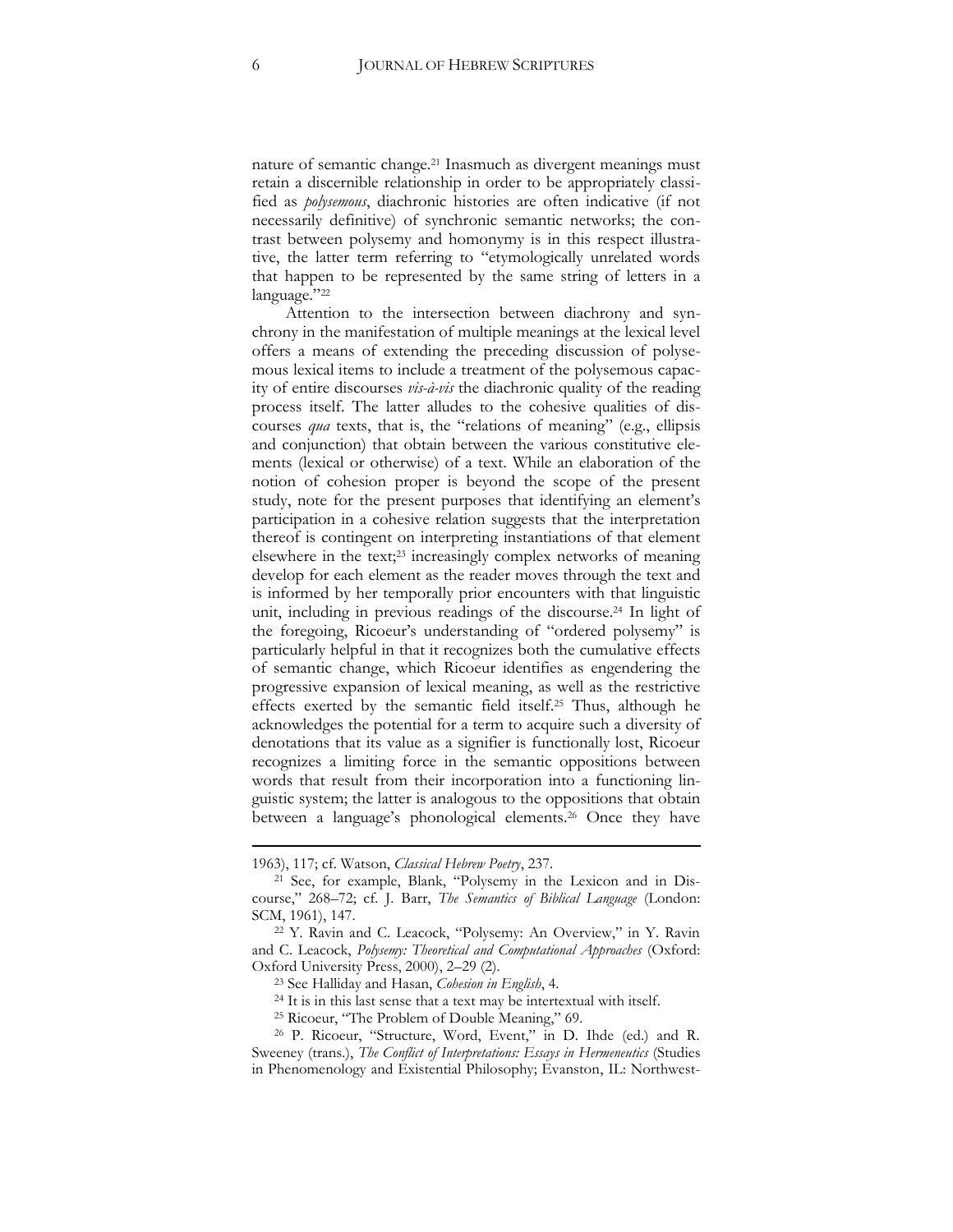acquired a multiplicity of denotations, the interpretations available for individual terms within a discourse are further constrained by means of adjacent lexical items, which, if sufficiently precise, serve to obscure certain readings such that a text becomes "univocal" in its signification. Nevertheless, in certain registers, including those mentioned above in relation to Berlin's treatment of poetic ambiguity, lexical polysemy may be matched by co-textual indeterminacy such that a discourse opens itself to a finite range of discrete, and potentially conflicting, interpretations.<sup>27</sup>

As has been argued persuasively in more recent studies, however, these divergent interpretations are not uniformly polysemous in character. Instead, a further distinction must be drawn between textual polysemy, in which a discourse expresses multiple denotations, and polyvalency, in which the readers of a text are in agreement as to its referential meaning(s) but disagree with respect to the value they ascribe to the various elements therein.<sup>28</sup> Illustrating this dichotomy by way of an example from within the Song of Songs, one may thus identify as polysemous that book's capacity to both make reference to God, as evidenced in the readings of spiritualizing allegorists and feminist theorists alike,<sup>29</sup> and to banish the divine figure beneath its pervasive eroticism.<sup>30</sup> On the other hand, it is a matter of polyvalency whether, amongst those scholars acknowledging a role for the deity, this individual is understood to be a positive or a negative presence in the discourse.

Related to the concepts of polysemy and polyvalency is that of double coding, which describes the potential for a single text to communicate distinct messages for different groups of readers based on how those audiences understand and relate to the language therein.<sup>31</sup> Insofar as there is interpretive disagreement as to

ern University Press, 1974), 79–98 (93–94).

<sup>27</sup> Ricoeur, "The Problem of Double Meaning," 70–71. However, neither individual lexical items nor texts are open to an infinite range of interpretations, against the reading of the Song of Songs provided by J. Kristeva, "Holy Madness: She and He," in idem, *Tales of Love*, trans. L.S. Roudiez (New York: Columbia University Press, 1987), 83–102 (91).

<sup>28</sup> C.M. Condit, "The Rhetorical Limits of Polysemy," *Critical Studies in Mass Communication* 6 (1989), 103–22 (106–8); cf. L. Ceccarelli, "Polysemy: Multiple Meanings in Rhetorical Criticism," *Quarterly Journal of Speech* 84 (1998), 395–415 (398–99); D.L. Cloud, "The Limits of Interpretation: Ambivalence and the Stereotype in 'Spenser: For Hire'," *Critical Studies in Mass Communication* 9 (1992), 311–24 (313–14).

<sup>29</sup> E.g., V. Burrus and S.D. Moore, "Unsafe Sex: Feminism, Pornography, and the Song of Songs," *BibInt* 11 (2003), 24–52 (50–52); and as an example of a recent allegorical reading, see M. Lutz, *Intimacy with God* (Hanover: Christopher Publishing House, 1997).

<sup>30</sup> Cf. A. Brenner, "On Feminist Criticism of the Song of Songs," in A. Brenner (ed.), *A Feminist Companion to the Song of Songs* (FCB, 1; Sheffield: JSOT Press, 1993), 28–37 (28).

<sup>31</sup> See U. Eco, *On Literature*, trans. M. McLaughlin (Orlando: Harcourt,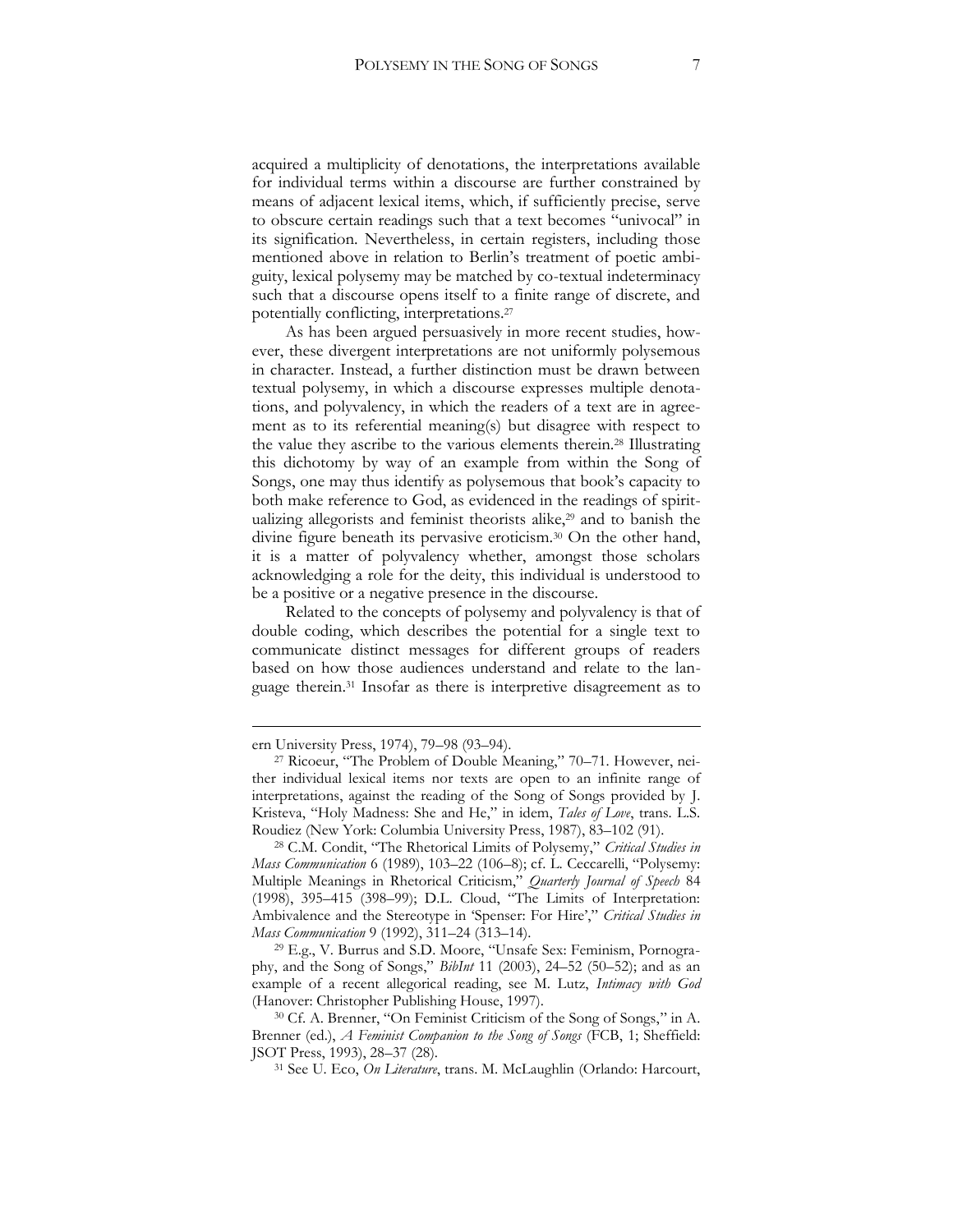whether a particular message is being expressed it is suitable to classify a text as polysemous; this definition therefore excludes those instances where interpreters merely select the degree to which they wish to engage certain aspects of a work, several of which are highlighted by Eco.<sup>32</sup> Both intertextual allusions, given that they may be recognized by one individual and not by another (including the author[s] themselves),<sup>33</sup> as well as ideological considerations, which prejudice readers to accept one meaning as legitimate whilst excluding others,<sup>34</sup> represent mechanisms through which the polysemous potential of a doubly-coded work may be realized.

As will become evident shortly, the distinctions sketched here have especial significance for the present argument insofar as they provide a loose terminological schema for classifying the semantic effects of the metaphorically charged language ubiquitous within the Song. Owing to its frequency, such language opens the text to the interpretations of both those who appreciate (and in their reading perhaps contribute to) the esotericism of the rhetoric therein as well as those who focus their attention on less-nuanced aspects of its sensuality.<sup>35</sup> The historical distance separating interpreters of the Song compounds the polysemous capacity of these metaphors; situated in distinct social, historical, and literary locations, said interpreters have arrived at strongly divergent conclusions with respect to their identification of the referential meanings communicated in this poetic text.<sup>36</sup> The foregoing methodological comments thus suggest the usefulness of bringing various readings of the Song into dialogue with each other, devoting particular attention to their points of disagreement in order to clearly and consistently determine whether the text genuinely exhibits discursive polysemy.<sup>37</sup> To that end, the remainder of this article is struc-

<sup>2004), 214</sup>–18.

<sup>32</sup> Ibid., 218.

<sup>33</sup> Cf. ibid., 228–30.

<sup>34</sup> See T.K. Beal, "Ideology and Intertextuality: Surplus of Meaning and Controlling the Means of Production," in D.N. Fewell (ed.), *Reading Between Texts: Intertextuality and the Hebrew Bible* (Literary Currents in Biblical Interpretation; Louisville, KY: Westminster John Knox, 1992), 27–39 (28).

<sup>35</sup> F. Landy, "Song of Songs," in R. Alter and F. Kermode, *The Literary Guide to the Bible* (Cambridge, MA: Belknap, 1987), 305–19 (306).

<sup>36</sup> E.M. Good, *The Song of Songs: Codes of Love* (Eugene, OR: Cascade, 2015), 27–30; cf. Condit, "The Rhetorical Limits of Polysemy," 107; G. Aichele, "Canon as Intertext: Restraint or Liberation?" in R.B. Hays, S. Alkier, and L.A. Huizenga (eds.), *Reading the Bible Intertextually* (Waco, TX: Baylor University Press, 2009), 139–56 (142).

<sup>&</sup>lt;sup>37</sup> In some respects, this aspect of my project, although differing in objective, finds similarities in the postmodern reading of the Song presented by F.C. Black, "Nocturnal Egression: Exploring Some Margins of the Song of Songs," in A.K. Adam (ed.), *Postmodern Interpretations of the*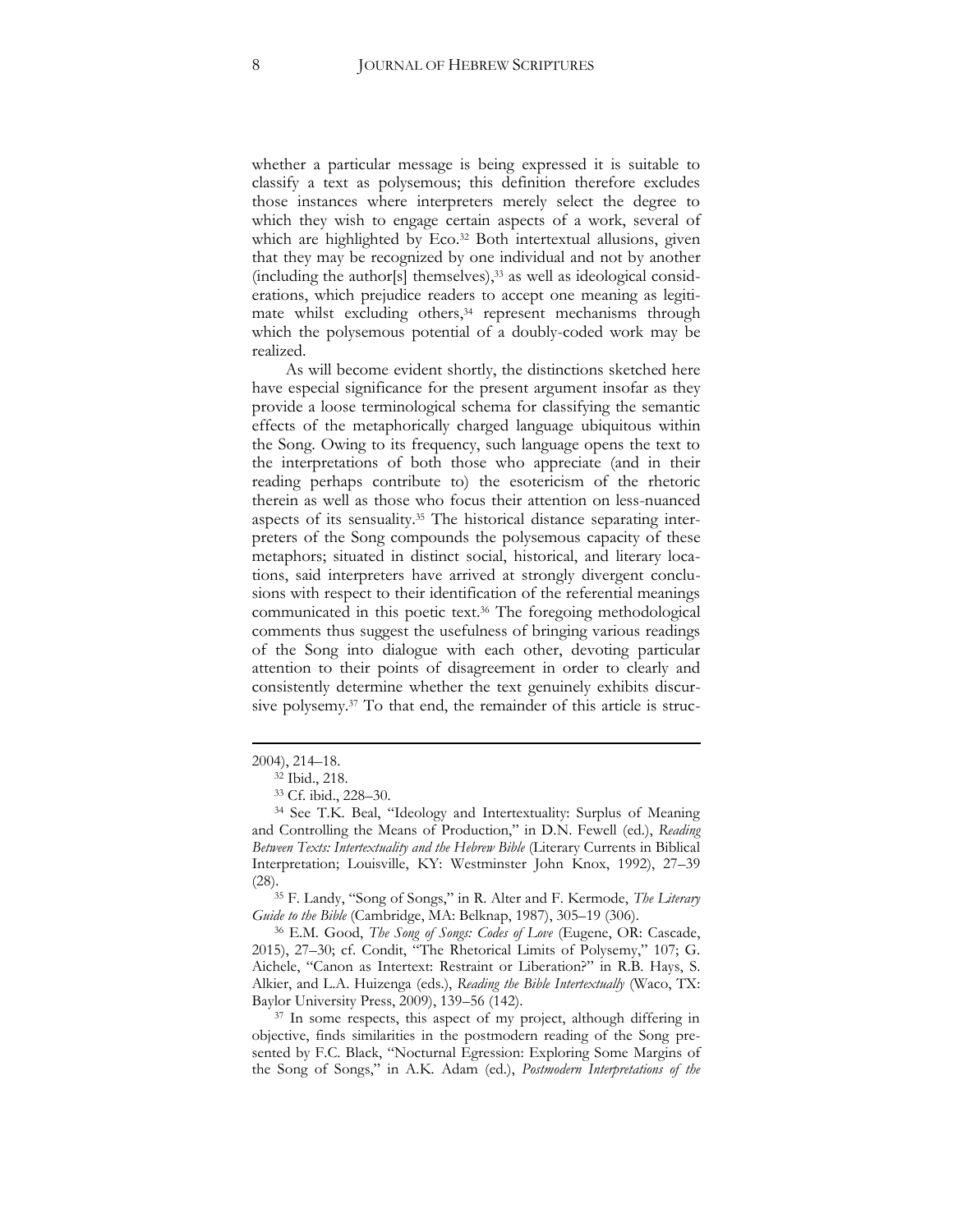tured around studies of two related passages that highlight the Song's capacity *qua* discourse to communicate a multiplicity of denotations whilst remaining a single, cohesive linguistic unit: the woman's sexual escapade in Song 5:2–6 and her second encounter with the watchmen in 5:7, each of which has been selected on account of the diversity of responses it has elicited from recent interpreters. In keeping with the model outlined in this section, my analysis of these verses identifies and describes instances of polysemy at both the lexical and the discursive levels, demonstrating thereby how instances of the former contribute to the broad referential potential of the latter.

#### **IMAGES OF THE (AUTO)EROTIC IN SONG 5:2–6**

The overtly sexual language of Song 5:2–6<sup>38</sup> provides an apt initial case study for tracking what I have thus far termed the Song's discursive polysemy; note, first, these verses' structural position as the literary centre of Canticles<sup>39</sup> and, secondly, the wide-ranging interpretive disagreement concerning the meaning and significance of the contents thereof.

Of the elements within this pericope that lend themselves to the production of conflicting readings, the apparently dream-like quality of the scene described herein deserves initial comment insofar as it highlights the connection between lexical and discursive polysemy introduced above.<sup>40</sup> To this end, it is apposite that much of the scholarly discussion has hinged on understanding the opening phrase אֲנֵי יִשְׁנָה וְלִבִּי עֵר I was asleep but my heart was awake) and, more particularly, determining whether the woman's level of consciousness as marked in this construction continues to obtain

<u>.</u>

<sup>39</sup> Black, "Nocturnal Egression," 98.

*Bible: A Reader* (St. Louis: Chalice, 2001), 93.

<sup>38</sup> Although the literary unity of Song 5:2–6:3 is well noted by interpreters (e.g., R.E. Murphy, *The Song of Songs*, in S.D. McBride Jr. [ed.], [Hermeneia; Minneapolis: Augsburg Fortress, 1990], 168), I have chosen only to analyze these first verses out of consideration for space and because the diversity of readings they have engendered adequately illustrates the interpretive value of my chosen approach.

<sup>40</sup> See F. Landy, *Paradoxes of Paradise: Identity and Difference in the Song of Songs* (BLS; Sheffield: Almond Press, 1983), 58. Exegetes have often merely assumed a dream interpretation of this passage; examples include, e.g., A. Brenner, "Women Poets and Authors," in A. Brenner (ed.), *A Feminist Companion to the Song of Songs* (FCB, 1; Sheffield: JSOT Press, 1993), 86–97 (89); Black, "Nocturnal Egression," 98 n. 20. Along similar lines, see the psychological interpretation offered by D.C. Polaski, "What Will Ye See in the Shulammite? Women, Power, and Panopticism in the Song of Songs," *BibInt* 5 (1997), 64–81 (78). As an anonymous reviewer kindly drew to my attention, however, stringent criticisms of the dream interpretation have been forthcoming, as recently evidenced in C. Meredith's study, *Journeys in the Songscape: Space and the Song of Songs* (Hebrew Bible Monographs, 53; Sheffield: Sheffield Phoenix, 2013), esp. ch. 2.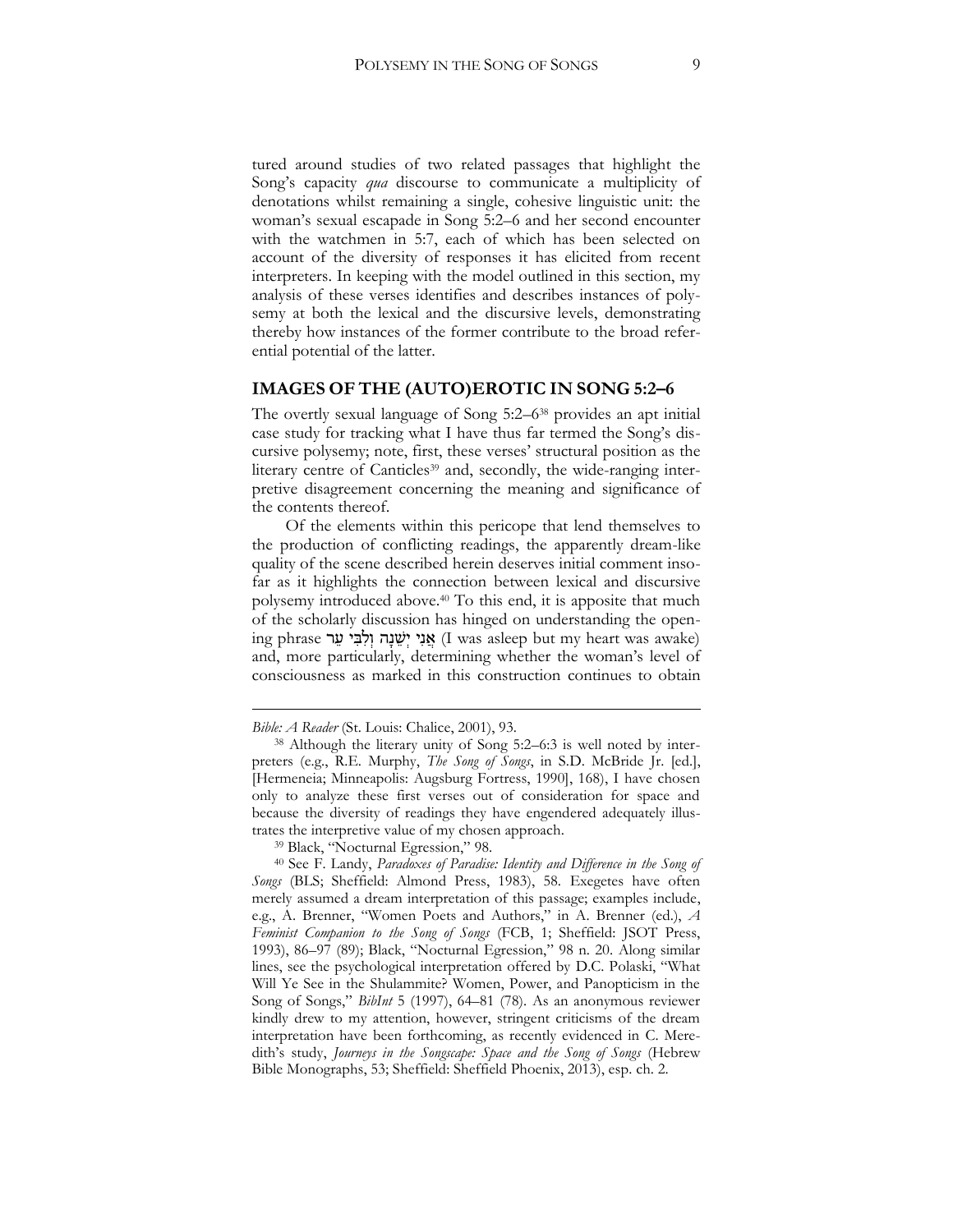throughout the subsequent verses. The inclusion of the adjective ה ָנ ֵשְׁי alongside the *qal* participle ר ֵע contributes to the ambiguity of this expression, the former referring elsewhere in 1 Sam 26:12 and Dan 12:2 to the act of sleeping<sup>41</sup> and the latter functioning in the prophetic literature especially to denote the literal act of being awoken.<sup>42</sup> In Song 5:2, ער serves as a predicate modifying the noun phrase יְיָלְבִּי: 23,43 commentators such as Marcia Falk and Ilana Pardes have consequently treated the juxtaposition between the mention of the female's sleep and the subsequent allusion to the wakefulness of her heart as indicative of this figure's subconscious state and, therefore, the inherently illusory character of what follows.<sup>44</sup> The necessity of this conclusion is challenged, however, by the semantic capacity of the root עור to refer as well to an individual's sexual arousal (cf. Song 4:16),<sup>45</sup> a denotation that, if realized in 5:2, might plausibly suggest that the woman introduced in vv. 2–6 is instead a conscious participant in an extended sexual episode.<sup>46</sup> A literalistic reading of the narrative development of these verses lends *prima facie* tenability to this latter interpretation, with the man's immediate arrival and violent pounding (דוֹפֵק) at the door in 5:2b leading several exegetes to reject the possibility that the woman maintains her slumber throughout the remainder of the pericope.<sup>47</sup> In light of such antonymous readings, the model of discursive polysemy adopted here acquires explanatory power, allowing for the potential legitimacy of each of the foregoing interpretations (along with multitudinous variations and hybridizations thereof) without thereby necessitating that one posit multiple, homophonous underlying texts.

Recent interpretations of the woman's own activities within this erotic scene have similar import, drawing further attention to the polysemous quality of Song 5:2–6. Focusing attention first on elements in the lexical domain, observe the poet's ubiquitous

<sup>41</sup> *DCH*, 4:335.

<sup>42</sup> E.g., Isa 52:1; Hab 2:19. See *DCH*, 4:314–15.

<sup>43</sup> Cf. B.K. Waltke and M. O'Connor, *An Introduction to Biblical Hebrew Syntax* (Winona Lake, IN: Eisenbrauns, 1990), 623–24.

<sup>44</sup> M. Falk, *The Song of Songs: A New Translation and Interpretation* (San Francisco: HarperSanFrancisco, 1990), 121; I. Pardes, *Countertraditions in the Bible: A Feminist Approach* (Cambridge, MA: Harvard University Press, 1992), 131. Though, note that Falk identifies the blurring between reality and fantasy as beginning in v. 4 when the woman begins to go to her lover (Falk, *Song of Songs*, 122).

<sup>45</sup> E.g., J.C. Exum, "A Literary and Structural Analysis of the Song of Songs," *ZAW* 85 (1973), 47–79 (61); D. Garrett, "Song of Songs," in D. Garret and P.R. House, *Song of Songs/Lamentations* (WBC, 23B; Nashville: Nelson, 2004), 206.

<sup>46</sup> Cf. Longman, *Song of Songs*, 161.

<sup>47</sup> See, e.g., M.D. Goulder, *Song of Fourteen Songs* (JSOTSup, 36; Sheffield: JSOT Press, 1986), 41; Murphy, *The Song of Songs*, 170; Garrett, "Song of Songs," 206.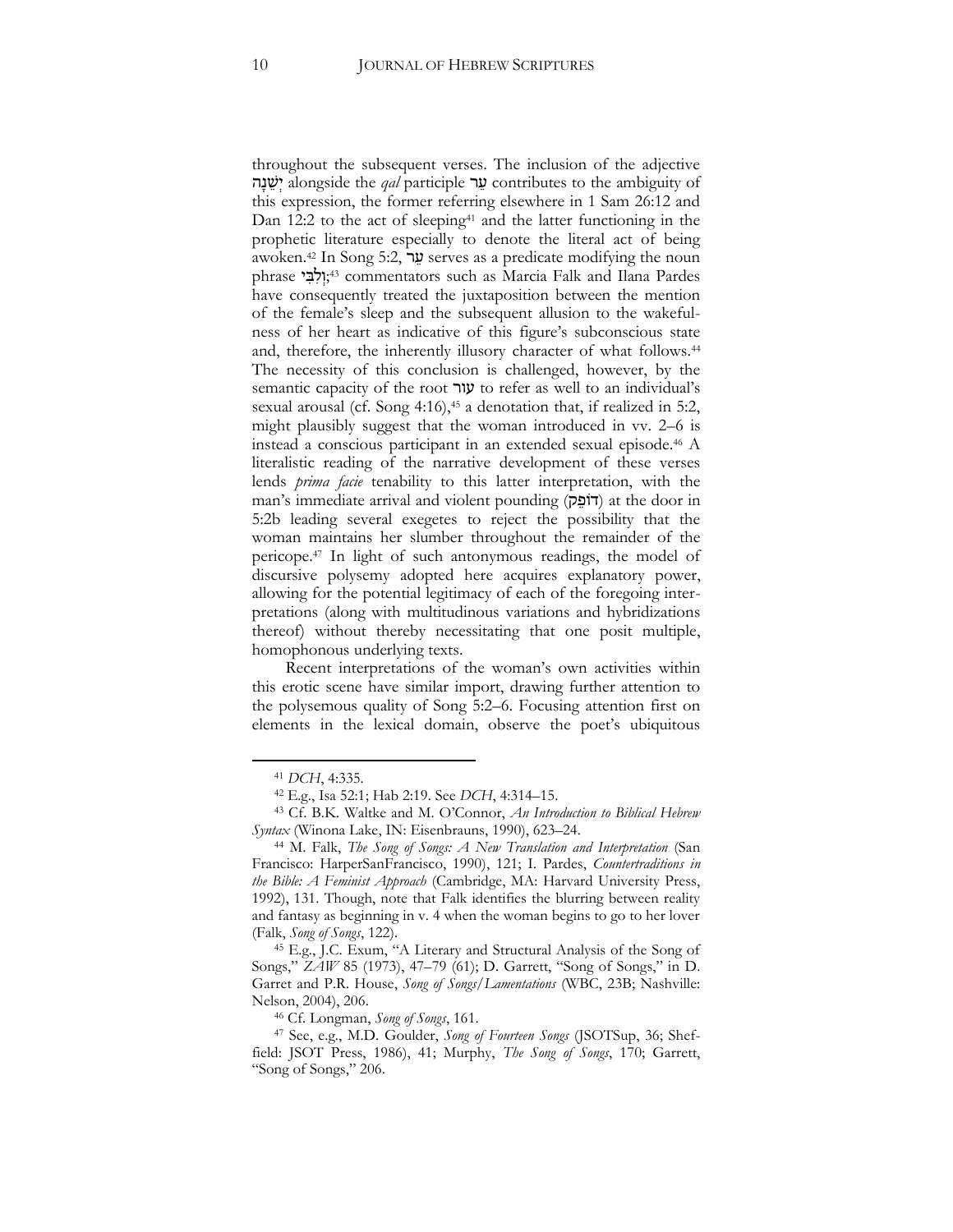manipulation of double entendre,<sup>48</sup> with terms such as  $\tau$ , ראש, and הֹר communicating both banally innocuous and titillatingly carnal meanings that cumulatively contribute to the indeterminacy of these verses. As is the case for doubly-coded discourses, the polysemous potential of these terms is realized in the practices of those exegetes who embrace one set of denotations whilst arguing that others remain unexpressed in the denotative range of the text itself. The readings of Michael D. Goulder and Murphy are illustrative in this respect; each maintains that the narrative development of these verses is sufficiently clear to exclude all but a decidedly non-sexual, and seemingly innocently surficial, understanding of these lexical items.<sup>49</sup> Calling into question the value of such exclusionary reading practices, however, are the pervasively sexual interpretations that abound within the wider exegetical literature, which include attempts to identify connections between each of the aforementioned expressions and specific components of both male and female genitalia.<sup>50</sup> Thus, to cite but a few well-known examples, note that דָי may be understood as evoking phallic imagery in Song 5:4 when read intertextually with Isa 57:8–10 and the Ugaritic text "The Birth of the Beautiful God";<sup>51</sup> similarly, ראשׂ may be taken with reference to the man's penis rather than merely as a signifier of his head;<sup>52</sup> finally, the noun לֶג ֶר has a well-noted usage elsewhere in the Hebrew Bible as a euphemism for the genitals.<sup>53</sup> Instead of effecting the univocality of the discourse, the cumulative result of this lexical polysemy is to contribute to the plurality of meanings communicated in the pericope, obscuring for readers the precise content of the events described. Roland Boer's pornographic retelling of this passage appositely exhibits the constructive opportunities available when engaging with such polysemous spaces; in a further demonstration of the degree to which the language of the Song licenses interpretations that differ sharply from the literalism of Goulder and Murphy, Boer incorporates these various lexical items into a dramatic account of the violent penetration of his female character Sue Lammith by the male figure Frank Incense.<sup>54</sup>

<sup>48</sup> This literary device is taken as a form of polysemy by Noegel, "Polysemy," 179.

<sup>49</sup> Goulder, *Song of Fourteen Songs*, 41; Murphy, *The Song of Songs*, 171.

<sup>50</sup> Cf. Longman, *Song of Songs*, 165–66; Garrett, "Song of Songs," 207– 8.

<sup>51</sup> M.H. Pope, *Song of Songs* (AB, 7; Garden City, NY: Doubleday, 1977), 517; cf. *DCH*, 4:82.

<sup>52</sup> Garrett, "Song of Songs," 207.

<sup>53</sup> See *DCH*, 7:411.

<sup>54</sup> R. Boer, "Night Sprinkle(s): Pornography and the Song of Songs," in idem, *Knockin' on Heaven's Door: The Bible and Popular Culture* (Biblical Limits; London/New York: Routledge, 1999), 53–70 (69). Tellingly, Boer states at the outset of this section that his intent is to "take a 'literal' reading to its logical extreme" (ibid., 64).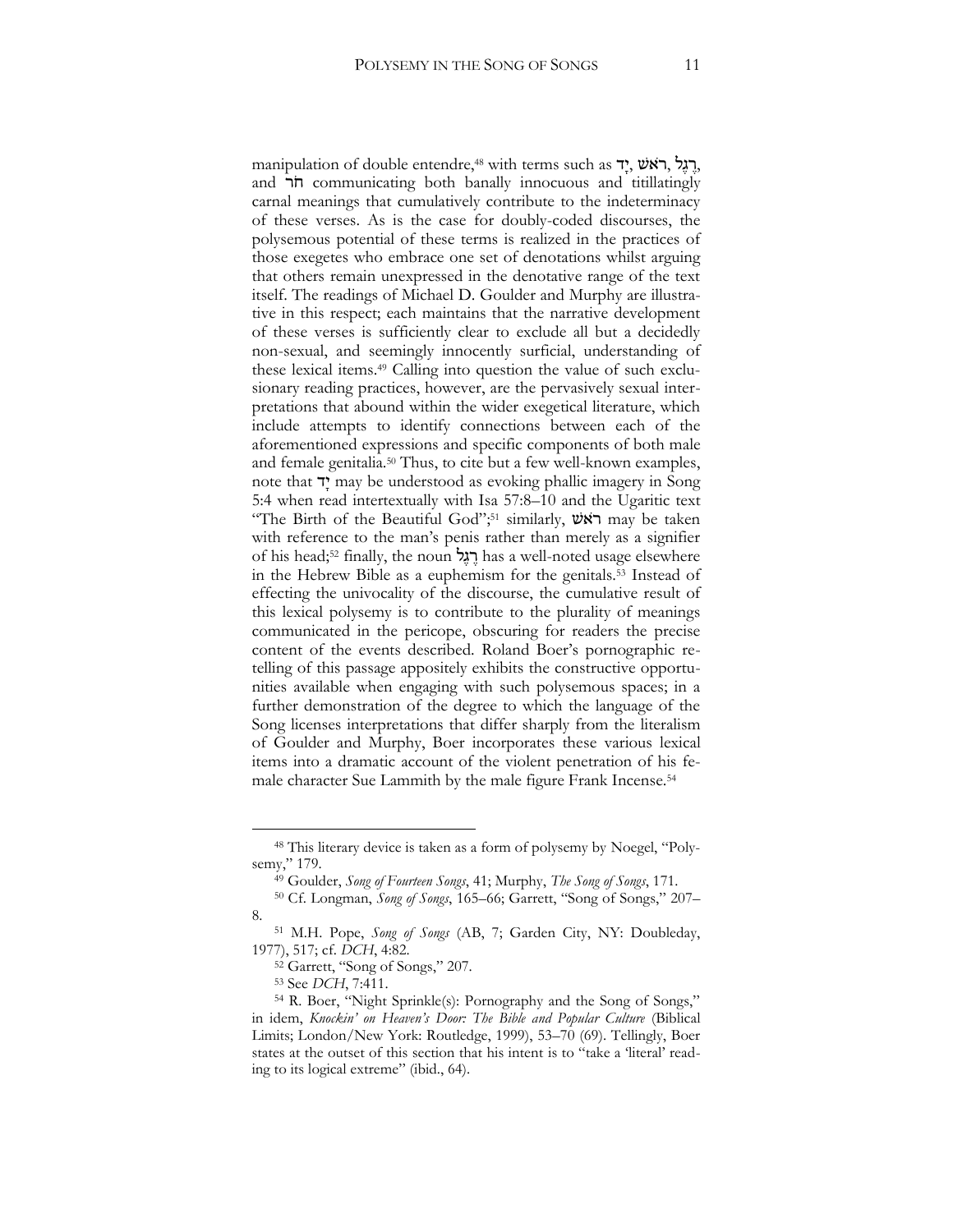Aside from Boer's approach, the broad denotative capacity of the woman's self-narrated sexual escapade in vv. 5:2–6 is thrown into further relief by those exegetes who, in a natural development of treatments of this pericope that recognize it as an unfolding dream sequence,<sup>55</sup> analyze these verses as an extended autoerotic fantasy. Championing this view is Carey E. Walsh, for whom the text's mention of the woman's progressive opening of herself, the accumulating fluids on the woman's fingers (יְיָדִי נָטְפוּ־מוֹר וְאֵצְבְעֹתֵי מוֹר עֹבֵר My hands dripped with myrrh, my fingers with flowing myrrh];  $5:5$ ,  $5<sup>6</sup>$  and, finally, the disappearance of the man  $(5:6)$ shortly after the ostensive reference to an orgasm in the construction וּמֱעַי הַמוּ עַלַיו (and my womb moaned on account of him; 5:4b)<sup>57</sup> together suggest that the female lover is recounting an experience of masturbation.<sup>58</sup> In light of the distinction proposed above between polysemy and polyvalency, note the manner in which Walsh's interpretation alters the referential content of the male figure, who recedes to being merely an entity constructed and projected by the woman's (and perhaps the reader's) erotic imagination;<sup>59</sup> of course, it remains for the reader to determine whether, and if so how, he or she will accept the text's ostensive invitation to participate with the female lover in her masturbatory fixation on the beloved (see, e.g., Song 8:13). In contrast to Walsh's proposal, $60$ however, most recent interpretations of this passage have proceeded according to the assumption that the man is physically present to interact with the woman.<sup>61</sup> Thus, as an additional example in this regard, Marvin H. Pope sees in the inclusion of the previously discussed phallic imagery a description of heterosexual intercourse.<sup>62</sup> Duane Garrett follows a similar line, albeit with the additional nuance that the coitus so described also entails the loss of the woman's virginity.<sup>63</sup> In both these and the previous readings, the interpretive disagreement reflects the ambiguity of the text's inclusion of polysemous lexical items to convey the erotic qualities of this scene.

<sup>55</sup> Burrus and Moore, "Unsafe Sex," 43 n. 61.

<sup>56</sup> Though she hesitates to identify masturbation as this passage's principal denotation, see Pardes, *Countertraditions*, 132; cf. Boer, "Night Sprinkle(s),"  $60$ .

<sup>57</sup> It is apt that, in Song 5:4a, the woman recalls the action of her beloved thrusting his hand into the (her?) hole (דּוֹדִי שַׁלַח יָדוֹ מִן־הַחֹר).

<sup>58</sup> C.E. Walsh, *Exquisite Desire: Religion, the Erotic, and the Song of Songs* (Minneapolis, MN: Augsburg Fortress, 2000), 113.

<sup>59</sup> Compare the idea of the woman conjuring her beloved in Exum, *Song of Songs*, 188.

<sup>60</sup> Explicitly rejected by Longman, *Song of Songs*, 161; Garrett, "Song of Songs," 208.

<sup>61</sup> E.g., Bergant, *Song of Songs*, 60–67.

<sup>62</sup> Pope, *Song of Songs*, 518–19.

<sup>63</sup> Garrett, "Song of Songs," 212–13.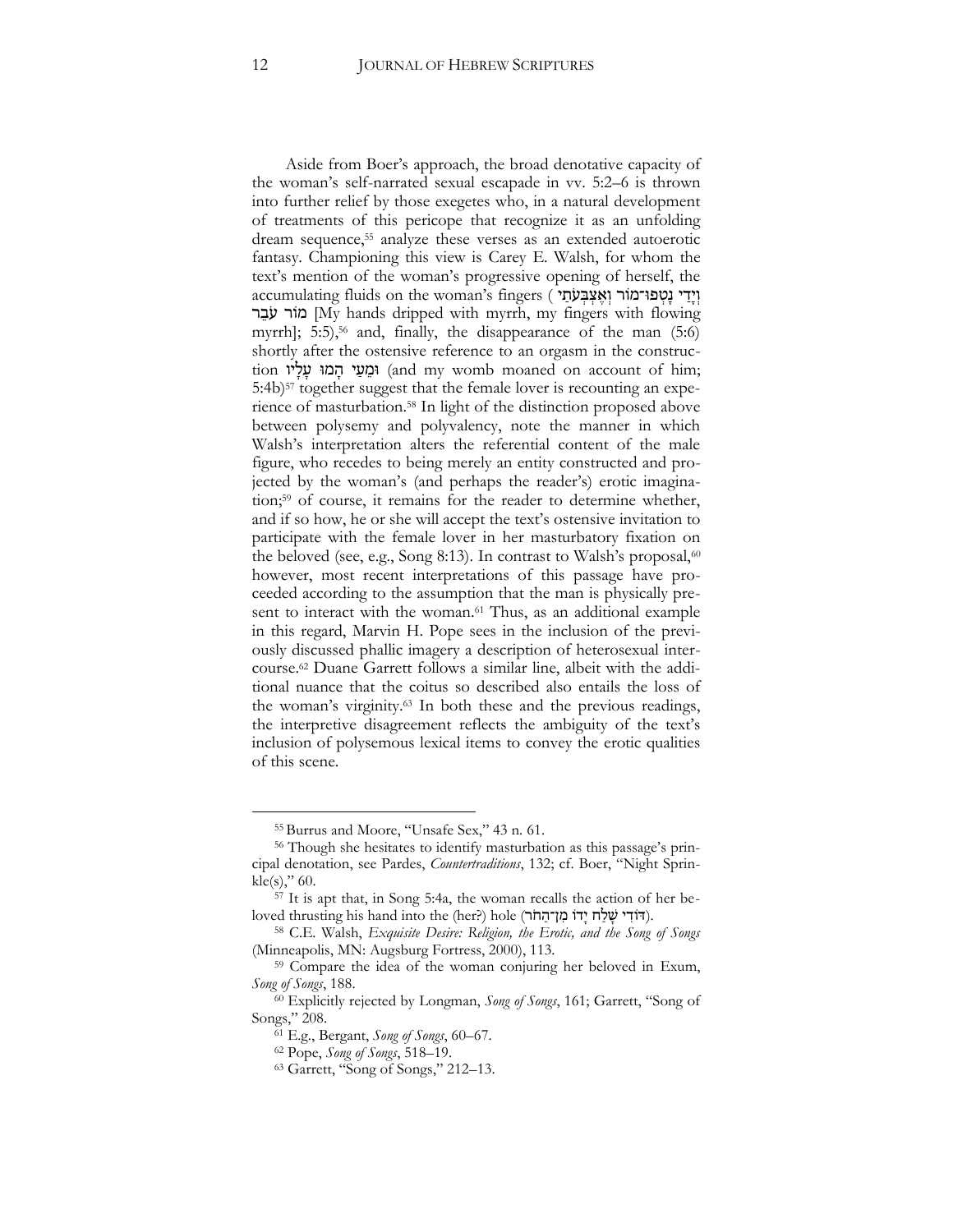This section has surveyed a spectrum of distinct readings of Song 5:2–6, which together suggest the polysemous nature of this text inasmuch as they diverge not merely with respect to the values they ascribe to the features therein (polyvalency) but also regarding these verses' referential content (polysemy). I have argued throughout that this pericope's capacity to convey variegated and distinct meanings is promoted by the prevalence of polysemous terms such as עור, which, on account of their ubiquity, contribute in a cumulative fashion to the multiplicity of discursive denotations evident herein. As I will demonstrate in the following discussion, similar considerations emerge when reflecting on the notoriously perplexing events recounted in Song 5:7.

#### **QUIS CUSTODIET IPSOS CUSTODES? (SONG 5:7)**

Whether it is understood as a component of a larger fantasy, as the violent repression of the female lover's sexuality, or is simply ignored,<sup>64</sup> the watchmen's (הַשּׁמְרִים) beating of the woman in Song 5:7 is of particular interest for the current investigation insofar as the range of responses this scene has engendered provides additional demonstration of the Song's polysemous character.<sup>65</sup>

Momentarily setting aside the question of whether this verse recounts a physical or an imagined event, opinions on which are largely conditioned by the exegete's position concerning the woman's state of consciousness in the preceding vv.  $2-6$ ,<sup>66</sup> the referential divergence identifiable herein principally pertains to the severity of the watchmen's attack. As has been the case elsewhere, however, the presence of multiple meanings in this passage as a discourse is itself the product of polysemy at the lexical level. The term יִ**דְיד** is particularly germane in this respect, referring here to the article of clothing stripped from the woman in her encounter with the guards. Conditioning the ambiguity of this term is its limited attestation within the Hebrew Bible as a distinct corpus, occurring elsewhere only in Isa 3:23 as a constituent of a longer list of fineries worn by the daughters of Zion (בְּנוֹת צְיוֹן);<sup>67</sup> it is consequently necessary to rely on contextual signals supplied by the language of the Song itself in order to determine the precise signification of יִדְיד in this verse. To that end, several commentators, noting parallels between the actions of the watchmen and those pre-

<sup>64</sup> It is one of the more glaring omissions in the essay prepared by P. Trible, "Love's Lyrics Redeemed," in A. Brenner (ed.), *A Feminist Companion to the Song of Songs* (FCB, 1; Sheffield: JSOT Press, 1993), 100–120.

<sup>65</sup> Note, for instance, the excellent reflections offered in F.C. Black and J.C. Exum, "Semiotics in Stained Glass: Edward Burne-Jones's Song of Songs," in J.C. Exum and S.D. Moore (eds.), *Biblical Studies/Cultural Studies: The Third Sheffield Colloquium* (JSOTSup, 266; Sheffield: Sheffield Academic, 1998), 315–42 (336–40).

<sup>66</sup> E.g., Longman, *Song of Songs*, 169.

<sup>67</sup> Translated as "veil" in *DCH*, 7:420–21; Pope, *Song of Songs*, 527.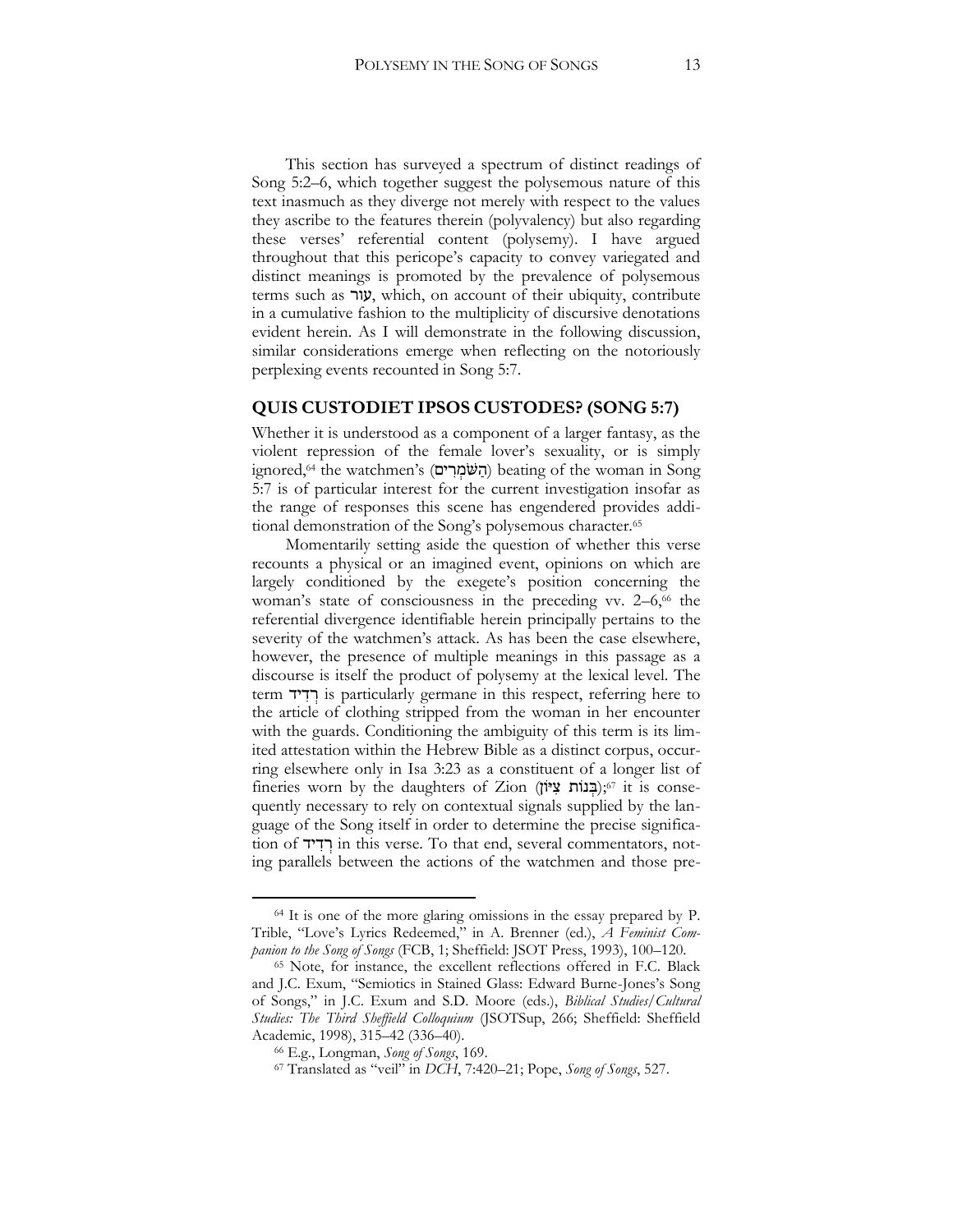scribed in Assyrian legal codes, have posited that the entity mentioned is a veil, which as an indicator of luxury that marks the woman as a seductress (cf. Prov 7:10–12) causes the guards to mistake her for a prostitute and respond with violence.<sup>68</sup> Given the significant challenges that beset this proposal, however, including the guards' failure to consult witnesses before launching their assault,<sup>69</sup> exegetes have also suggested more obviously figural functions for יִדְי those psychological readings that treat the garment as signifying the woman's personal and sexual boundaries, which, in a striking contrast to the garment she removed privately in v. 3 (בְּתוֹנָת), are here broken forcefully as the woman is exposed to the scorn of the public eye.<sup>70</sup>

Taken alongside the text's further inclusion of the denotatively ambiguous verbs נכה and פצע in its description of the woman's beating,<sup>71</sup> the range of interpretations available for the meaning of יד ִד ְר contributes polysemy to Song 5:7 by obscuring the intensity of the watchmen's attack. If read as a sexual assault, for instance, the juxtaposition between the woman being beaten and her being stripped lends itself within the nighttime setting of this verse to the construction of a disturbing image of rape,<sup>72</sup> irrespective of one's views as to which specific garment(s) is removed.<sup>73</sup> Insofar as it follows after the overt, if slightly surreal, celebration of female sexuality in 5:2–6, the language of this text further licenses psycho-

<sup>72</sup> Black, "Nocturnal Egression," 101; Good, *Song of Songs*, 101; cf. Longman, *Song of Songs*, 169. In contradistinction to these readings, however, note the apparent approval of the guards' actions in the work of Goulder, *Song of Fourteen Songs*, 42.

<sup>68</sup> O. Keel, *The Song of Songs*, trans. F.J. Gaiser (CC; Minneapolis, MN: Augsburg Fortress, 1994), 195; Bergant, *Song of Songs*, 66; cf. I. Provan, *Ecclesiastes, Song of Songs* (The NIV Application Commentary; Grand Rapids, MI: Zondervan, 2001), 335. Though, in an example of polyvalency, others have argued that even if this connection is correct it is an extraneous detail within the Song (e.g., Murphy, *The Song of Songs*, 171).

<sup>69</sup> Exum, *Song of Songs*, 198; cf. Longman, *Song of Songs*, 169.

<sup>70</sup> Black, "Nocturnal Egression," 101–2; Landy, *Paradoxes of Paradise*, 226. Landy further identifies the watchmen as "the guardians of public morality" (*Paradoxes of Paradise*, 146).

<sup>71</sup> The term נכה, the *hiphil* stem of which is used in this verse (יִכּוּנ ִה(, may denote, among its other meanings, striking as an act of violence (e.g., 1 Kgs 20:35; Isa 50:6; Mic 5:1) or an attack which results in the object of the action being killed (e.g., Lev 24:17; 1 Kgs 15:27) (*DCH*, 5:684–85). The verb פצע, which is found in the *qal* stem in this verse (פִצְעוּנִי), refers more generally to wounding an individual. With this denotation, it is found only here and in 1 Kgs 20:37 (*DCH*, 6:735; *HALOT*, 3: 954). Illustrative of the differences of opinion which have obtained with respect to the meanings of these terms in this verse, Goulder contends, in contrast to the readings highlighted below, that the text does not indicate that the guards drew blood in their attack (*Song of Fourteen Songs*, 42).

<sup>73</sup> As has been astutely noted by Exum, *Song of Songs*, 197.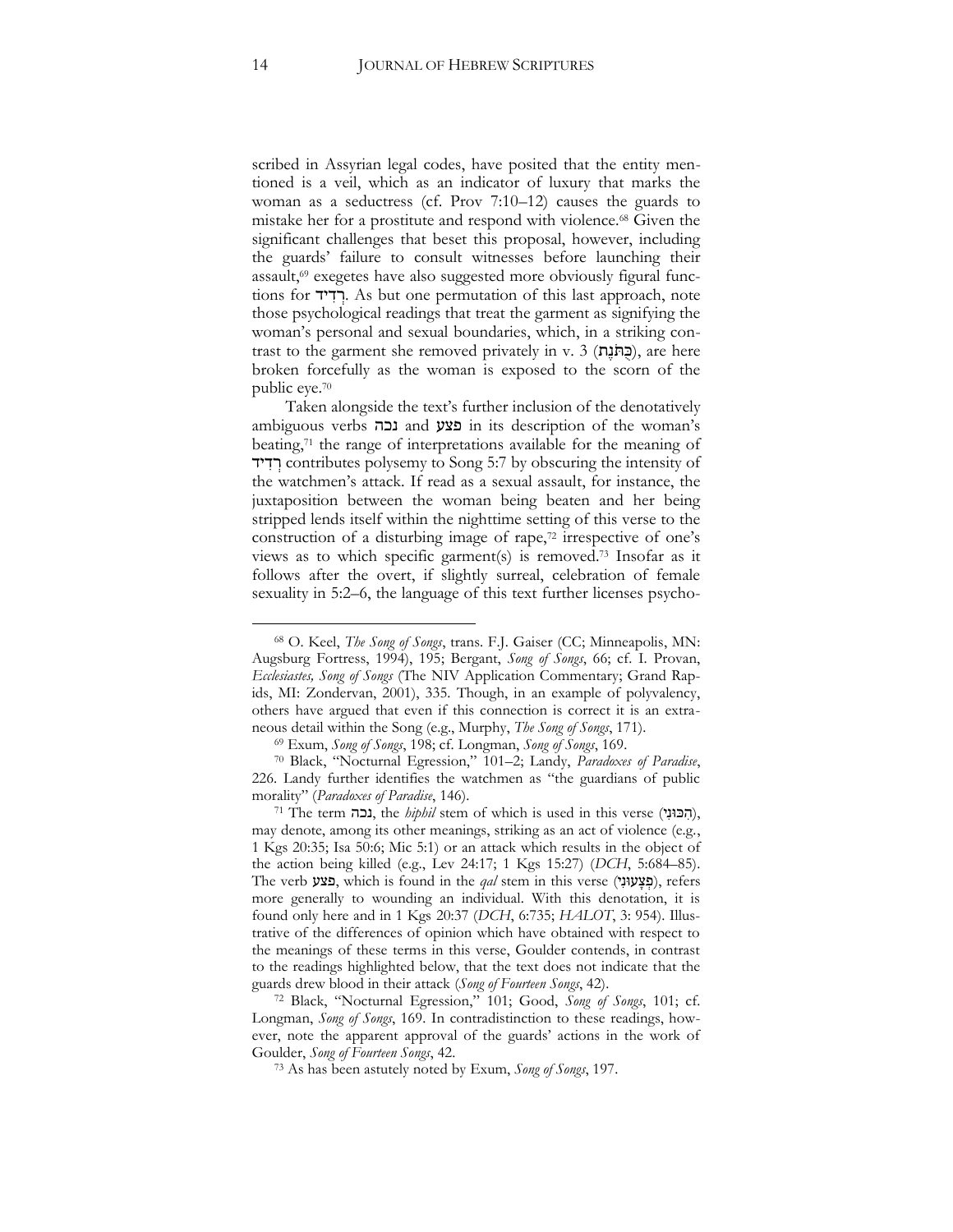analytic proposals in which the guards serve as projections of the woman's subconscious; possible analyses of these projections include identifying them as reflections of the female lover's internalization of patriarchal attitudes or else of her emotional response to the (apparently traumatic) loss of her virginity in the preceding scene.<sup>74</sup> Finally, note the manner in which Boer's pornographic reading exploits the plurality of denotations communicated in the language of this passage, with Boer adjusting the imagery of 5:7 in order to rewrite it as a depiction of sadomasochistic sex in which the female character endures the literal, and only ambiguously consensual, violence of the watchmen for the erotic pleasure of the viewer.<sup>75</sup>

The rhetorical style of Song 5:7 enables the diversity of interpretations that I have briefly highlighted in the current section; in the abruptness of its description and the lexical ambiguity of its terminology, Song 5:7 opens itself to such conflicting visions as Boer's eroticism and the shocking descriptions of rape identified by feminist interpreters.<sup>76</sup> As was likewise the case in Song 5:2–6, these differences concern the referential values of the text and its constituent elements rather than merely interpreters' appraisals of those elements, ethical or otherwise. Readers might hold contradictory intuitions as to whether the sadomasochistic power exchanges noted in Boer's essay are deserving of esteem or condemnation, and thereby evidence the verse's polyvalence; by attending specifically to contrasts with respect to denotation, however, the present study goes further than merely noting such polyvalence, obtaining results that suggest the appropriateness of treating Song 5:7 as an additional example of discursive polysemy.

#### **CONCLUSION**

 $\overline{a}$ 

This article has articulated an integrated understanding of polysemy that accounts for linguistic elements at both the lexical and the discursive levels, thereby attempting to overcome some of the limitations of existing studies of Hebrew polysemy that give exclusive attention to the former. To that end, by identifying and contrasting a broad spectrum of interpretations for my chosen case studies of Song 5:2–6 and 5:7 I have highlighted the manner in which a selection of expressions therein contribute to the multiplicity of mean-

<sup>74</sup> For the former reading, see Polaski, "What Will Ye See in the Shulammite?", 78–79. For the latter, consult Garrett, "Song of Songs," 214.

<sup>75</sup> Boer, "Night Sprinkle(s)," 69. Compare Boer's reading with the pleasure attributed to the woman in her suffering by Gregory of Nyssa, *Commentary on the Song of Songs*, trans. C. McCambley (Brookline: Hellenic College Press, 1987), 221. Additional discussion of the Song *vis-à-vis* sadomasochism is offered in Y. Sherwood, *Biblical Blaspheming: Trials of the Sacred for a Secular Age* (Cambridge: Cambridge University Press, 2012), ch. 5.

<sup>76</sup> Burrus and Moore, "Unsafe Sex," 49.